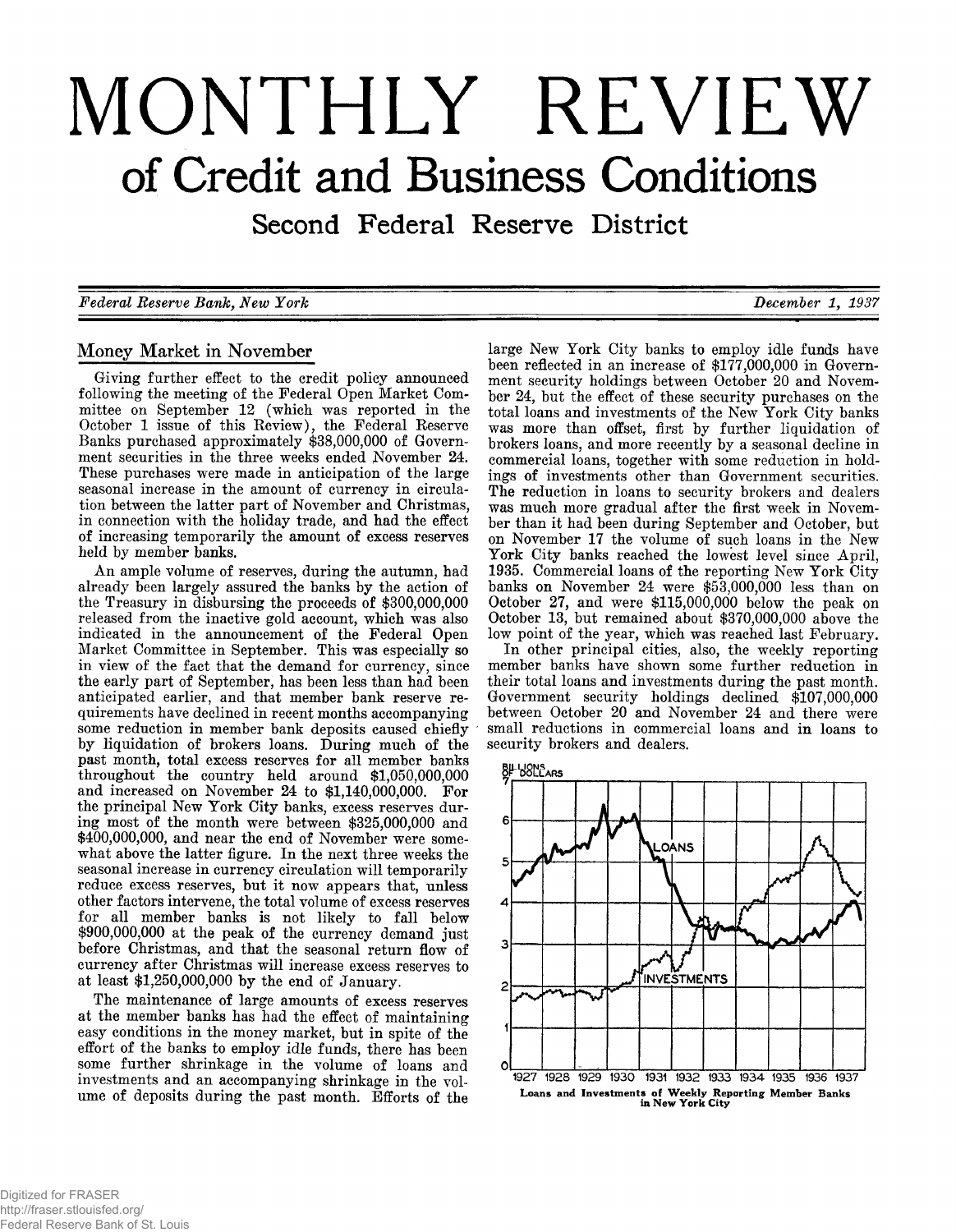The reduction in Government security holdings in<br>these banks coincident with the increase in Government<br>securities held by the principal New York City banks,<br>draws attention to the fact that additions to the scali-<br>able su than banks purchased approximately \$2,000,000,000 of<br>Government securities. Since the early part of September<br>there has been no increase in the volume of Govern-<br>ment securities outstanding and available for general<br>invest

#### MONEY RATES

Yields on the various classes of Government securities<br>during the past month have reflected the competition of<br>the various investors and investing institutions for the<br>available supply. Yields on Treasury bills declined to

**Money Rates in New York**

|                                                                                     |                     |                 | Nov. 30, 1936 Oct. 30, 1937 Nov. 30, 1937 |
|-------------------------------------------------------------------------------------|---------------------|-----------------|-------------------------------------------|
| Stock Exchange call $\log$ ns                                                       |                     |                 |                                           |
| Stock Exchange 90 day $\text{loans} \ldots$                                         | $*14$               | $*1\frac{1}{4}$ | $*1\frac{1}{4}$                           |
| Prime commercial paper 4 to 6 months.                                               | $\frac{37}{3/16}$   |                 |                                           |
| $Bills$ -90 day unindorsed                                                          |                     | 7/16            | 7/16                                      |
| Customers' rates on commercial loans                                                | $\overline{\Sigma}$ |                 |                                           |
| (Average rate of leading banks at                                                   | 1.71                | 1.67            | 1.63                                      |
| $midide of month) \dots \dots \dots \dots$<br>Average yield on Treasury notes (3-5) |                     |                 |                                           |
| $\textbf{years}$ )                                                                  | <b>t0.93</b>        | +1.37           | †1.30                                     |
| Average yield on Treasury bonds (more)                                              |                     |                 |                                           |
| than 8 years to maturity or call date)                                              | 12.23               | <b>12.63</b>    | 12.57                                     |
| Average rate on latest Treasury bill                                                |                     |                 |                                           |
| sale $140 \text{ day issue} \dots \dots \dots \dots$                                | .                   | 0.26            | .                                         |
| $107 \text{ day}$ issue                                                             | .                   | $\cdots$        | 0.12                                      |
| $104$ day issue                                                                     | 0.04                |                 | .                                         |
| Federal Reserve Bank of New York re-                                                |                     |                 |                                           |
|                                                                                     | 1½                  |                 |                                           |
| Federal Reserve Bank of New York                                                    |                     |                 |                                           |
| buying rate for 90 day indorsed bills                                               | ⅓                   | ⅓               | ⅓                                         |
|                                                                                     |                     |                 |                                           |

**\* Nominal**

**t Substituted for series 1 to 5 years previously used.** *t* **Substituted for series due or callable after 5 years previously used.**

#### GOVERNMENT SECURITIES

Prices of Treasury securities followed a generally rising course during the first 19 days of November, accompanying a somewhat increased demand for Government<br>obligations on the part of banks. During this period the<br>average price of Treasury bonds rose over  $\frac{3}{4}$  of a point<br>to about the same level as was reached in the firs declined from 1.37 per cent at the end of October to 1.27 per cent on November 19 and then rose to 1.30 per cent.<br>Rates on Treasury financing by means of short term

bill issues declined further during November. On November 3, \$50,000,000 of 133 day bills maturing March 16, 1938 were issued at an average rate of 0.226 per cent and in the succeeding weeks the average rate dropped to 0.1

#### BILLS AND COMMERCIAL PAPER

The discount market continued in November to handle only a small volume of bankers bills, and the rate structure remained at levels previously current. The amount<br>of bills outstanding at the end of October, \$346,000,000,<br>was slightly above the September total, and continued<br>to exceed by a small amount the volume of a year ago.<br>A

**(Millions of dollars)**

| Type of acceptance                                                                    |                             | Oct. 31, 1936 Sept. 30, 1937 Oct. 30, 1937 |                       |
|---------------------------------------------------------------------------------------|-----------------------------|--------------------------------------------|-----------------------|
| Dollar exchange<br>Based on goods stored in or shipped be-<br>tween foreign countries | 110<br>67<br>10<br>65<br>77 | 127<br>62<br>66                            | 127<br>82<br>66<br>62 |
| $Total \dots \dots \dots \dots \dots \dots \dots$                                     | 330                         | 344                                        | 346                   |

There was a smaller volume of commercial paper available to dealers for resale during November, due in part at least to seasonal influences. On the other hand, bank investment demand for business notes continued active and houses as outstanding at the end of October, as against \$331,400,000 a month ago, and \$198,800,000 a year ago.

# New Financing

Financing by means of security issues continued in<br>small volume during November. Including temporary<br>borrowing and private placements of securities, the total<br>was only about \$150,000,000, as compared with \$200,-<br>000,000 in

http://fraser.stlouisfed.org/ Federal Reserve Bank of St. Louis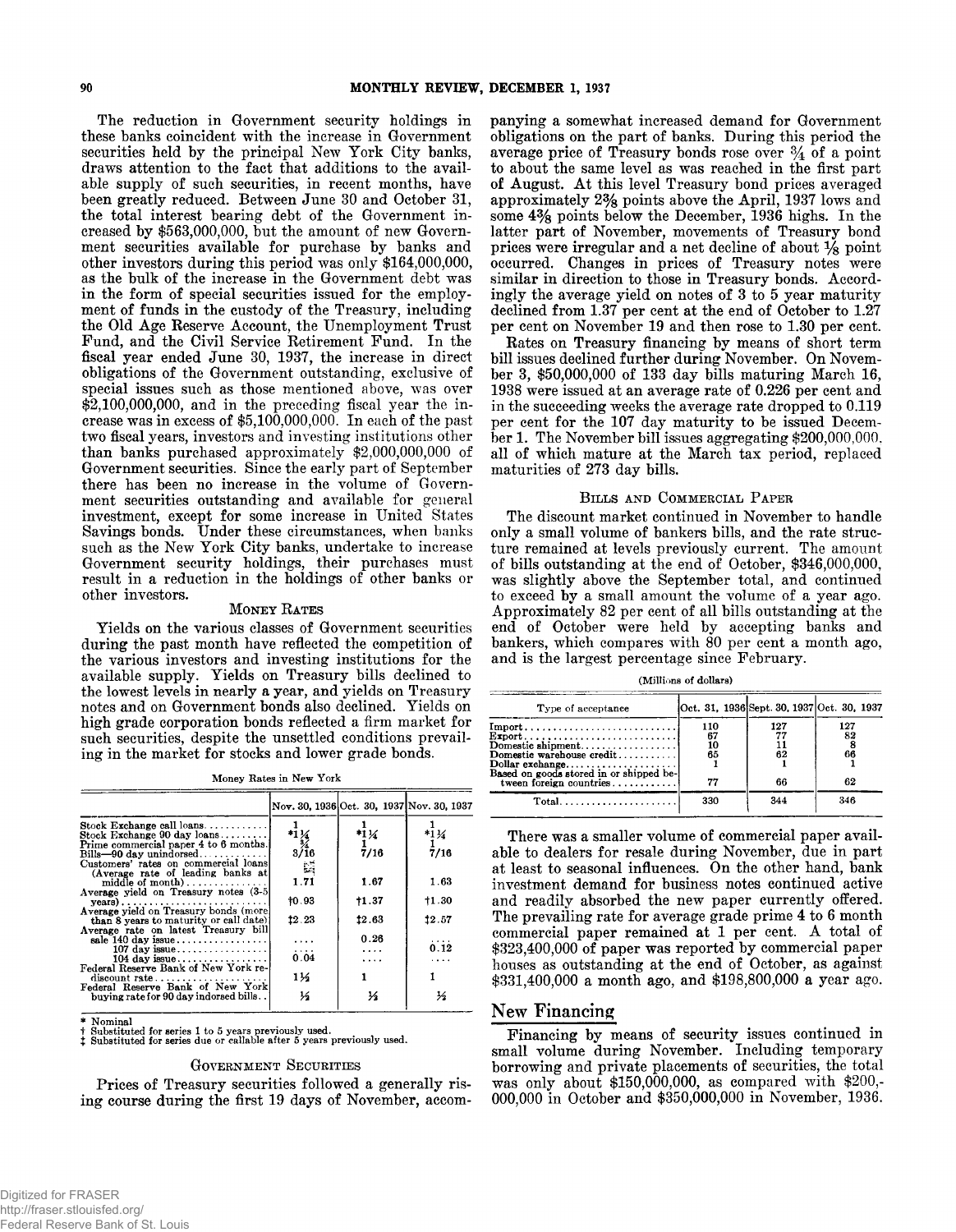Virtually all of the corporate financing was arranged<br>through private sales of securities to insurance com-<br>panies. The total of such placements announced during<br>the month was \$43,300,000 and consisted of \$21,000,000<br>for

#### Security Markets

The 15 per cent rise in the general average of stock<br>prices between October 18 and the end of October<br>proved to be the maximum extent of recovery to be<br>registered to date. Except for a sizable advance on<br>November 10, indus

cent of the March, 1935 to March, 1937 advance was canceled, and at the lowest levels in November average prices were the lowest since June, 1935. The average decline from the March, 1937 high to the November low amounted to 46 per cent, according to the Standard Statistics combined index for the three major stock

groups.<br>The activity of the stock market in November was<br>distinctly less than in October; on no day did turnover<br>on the New York Stock Exchange exceed two million<br>shares, and the average for the month as a whole was<br>about



stock prices, and reached new lows since 1935. For<br>example, the average price of a group of bonds rated<br>Baa by Moody's Investors Service, which had recovered<br>about 4 points in the latter part of October, began a<br>decline e

much the same, relative to 1935, as for other bonds.<br>High grade corporation bonds, in contrast to the weak-<br>ness in lower grade bonds and in stock prices, held<br>steady to firm during November. Although not quite<br>as high to

# Gold Movements

In November, for the first month since February, 1936,<br>the gold stock of the United States showed a reduction,<br>which amounted to approximately \$30,000,000. This<br>decline in the gold stock was accompanied by a similar<br>reduc

With the London market price for gold holding above<br>the level at which gold shipments to New York would<br>have been profitable, and at one time rising above the<br>gold export point from New York, gold imports into the<br>United S in the gold stock figures, as they were offset by other transactions.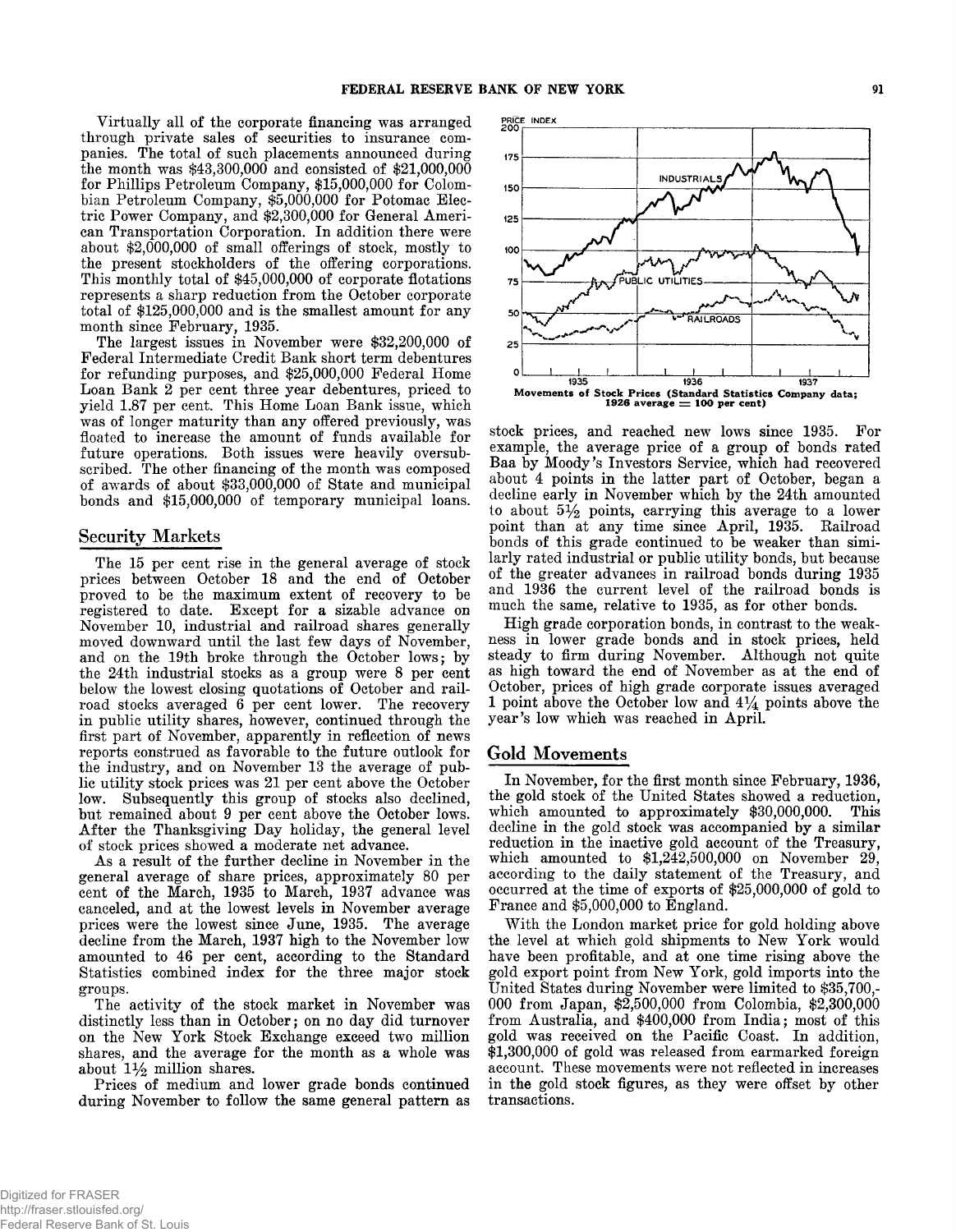The weakness of the dollar in the foreign exchange<br>market, of which there were indications at the end of<br>October, continued during the first part of November,<br>and was reflected in substantial advances in rates for<br>the maj the guilder from  $$0.5529\frac{1}{2}$  to  $$0.5568$ , and the belga from \$0.1691 to  $$0.1709\frac{1}{4}$ .

At the highest price for sterling on November 8, the<br>dollar equivalent of the London market price for gold<br>reached \$35.24, as compared with a figure of \$34.86 at<br>the end of October, and represented a price sufficiently<br>hi \$4.99%, and other major European currencies moved<br>similarly.<br>Throughout the remainder of the month, the dollar

held fairly steady against foreign currencies, as a continued though diminished outflow of capital was balanced<br>by the heavy merchandise export surplus. Sterling fluc-<br>tuated close to \$5.00 in a narrow market, and the doll

dollar during October and November; the Stabilization<br>Fund was reported to have been a heavy purchaser of<br>gold and foreign exchange, and, in the week ended<br>November 10, sold gold amounting to 3,127,000,000 francs<br>to the B in the last week of November when the French Treasury's intention of repaying at maturity in December the £40,000,000 London credit in full became known.

changes, resulting from continued increases in imports for consumption and the recent sharp fall in world prices of export commodities, became evident in November. The Argentine free peso which had fallen below  $$0.30$  in September for the first time since February, eased further during November to  $$0.2940$  at the end of the month from  $$0.2975$  in October. New measures calculated to t in Colombia, while restrictions affecting automotive imports were imposed by Uruguay in an effort to conserve supplies of foreign exchange. In the exchange markets, official quotations for the Colombian peso have fallen from  $6.56\%$  in October to  $6.54\frac{1}{4}$ , while the free peso

Foreign Exchanges<br>
The weakness of the dollar in the foreign exchange<br>
The weakness of the dollar in the foreign exchange<br>
The weakness of the dollar in the foreign exchange<br>  $\text{#0.51}^3\text{/}$  from \$0.58 in October and \$0. November 16, but subsequently weakened to \$0.0550 at the month end.

No change occurred in Far Eastern exchange quotations. The Japanese yen was supported by continued shipments of gold to the United States for conversion into dollars.

# Central Bank Rate Changes

Effective November 13 the Bank of France lowered<br>its discount rate from  $3\frac{1}{2}$  to 3 per cent. The rate for<br>30 day advances on Government securities, which has<br>been the same as the discount rate since May, 1935, was<br>al  $4\frac{1}{2}$  to 4 per cent.

# Foreign Trade

October merchandise exports from this country valued<br>at  $$333,000,000$  showed an increase over the previous<br>month, while imports amounting to  $$224,000,000$  were<br>smaller than in September. The gain in exports over<br>Septemb

Large increases over a year ago occurred during October in shipments of metals, manufactured products, machinery, automobiles, and petroleum products. On the other hand, the volume of exports of raw cotton from the United metals, at higher prices this year. Imports of agricultural products were substantially reduced from **a** year ago.

#### **Business Profits**

As most of the current recession in business has occurred since September, total corporation profits for the third quarter of this year remained above those of a year previous, but the increase was less than in the<br>early months of the year, reflecting a smaller increase<br>over a year ago in the volume of business and also a<br>narrowing of profit margins by reason of increased<br>operati this year were  $19\frac{1}{2}$  per cent larger than in the corresponding period of last year, whereas profits in the first quarter were approximately 50 per cent above a year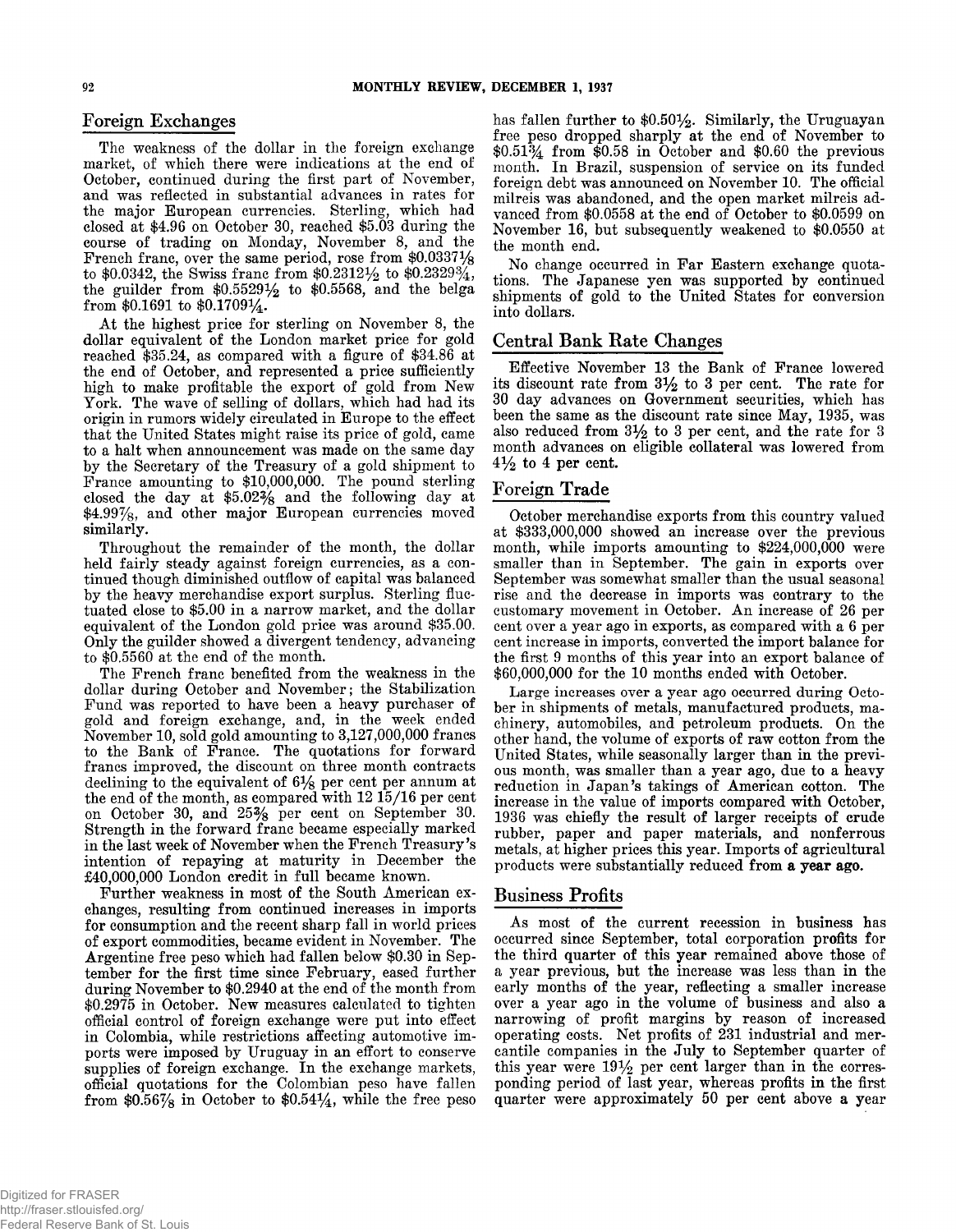previous. Approximately three-fifths of the 231 com-<br>panies either increased profits, converted deficits into<br>profits, or reduced deficits between the third quarters<br>of 1936 and 1937; the other two-fifths of the companies<br>

The outstanding increase in industrial profits in the<br>third quarter was in the steel industry, United States<br>Steel Corporation alone showing an increase of 125 per<br>cent and 14 companies, including United States Steel,<br>a ri only 12 per cent, although automobile production in-<br>creased 23 per cent and industrial profits generally<br>tend to rise more rapidly than the volume of business<br>in periods of expansion. There were declines in profits<br>in the

Aggregate net profits, less deficits, of the 231 com-<br>panies for the first nine months of 1937 were 26 per cent<br>larger than a year ago, and were 24 per cent less than<br>in the corresponding period in 1929. Large increases<br>ov



Index of Profits of 168 Industrial and Mercantile Corporations, Adjusted for Seasonal Variation (1925-29 average=100 per cent)

Owing to a rise in operating expenses, net operating<br>income of Class I railroads in the third quarter of 1937<br>was 13 per cent less than a year ago, and net income was<br>38 per cent less, although gross revenues were about 3<br>

(Net profits in millions of dollars)

|                                                                                                                                                                                                                                                                                                                                                                                            |                                                                                        | Third Quarter                                                                               |                                                                                                                       |                                                                                                | First nine months                                                                               |                                                                              |                                                                                                     |                                                                                             |
|--------------------------------------------------------------------------------------------------------------------------------------------------------------------------------------------------------------------------------------------------------------------------------------------------------------------------------------------------------------------------------------------|----------------------------------------------------------------------------------------|---------------------------------------------------------------------------------------------|-----------------------------------------------------------------------------------------------------------------------|------------------------------------------------------------------------------------------------|-------------------------------------------------------------------------------------------------|------------------------------------------------------------------------------|-----------------------------------------------------------------------------------------------------|---------------------------------------------------------------------------------------------|
| Corporation group                                                                                                                                                                                                                                                                                                                                                                          | 1929                                                                                   | 1932                                                                                        | 1936                                                                                                                  | 1937                                                                                           | 1929                                                                                            | 1932                                                                         | 1936                                                                                                | 1937                                                                                        |
| $\bm{\mathrm{Aut}}$ omobiles $\dots\dots\dots$<br>Automobile parts and<br>accessories (excl. tires)<br>Building supplies<br>Chemicals and drugs<br>Clothing and textiles<br>$Coal$ and $coke$<br>Electrical equipment<br>Food and food products.<br>$H$ ousehold supplies<br>Machinery and tools<br>Metals and mining (excl.<br>$\cosh$ and $\cosh$<br>Office equipment<br>Paper and paper | 86.9<br>22.0<br>8.9<br>43.0<br>2.0<br>1.0<br>35.7<br>51.3<br>5.4<br>8.4<br>16.2<br>6.9 | –17.9İ<br>- 4.61<br>1.41<br>11.7<br>0.11<br>0.6<br>1.9<br>24.11<br>1.7<br>2.7<br>0.2<br>0.3 | 48.5<br>11.3<br>$\overline{\mathbf{4}}$<br>.2<br>43.3<br>1.3<br>$\bf{0}$<br>15.1<br>38.4<br>4.2<br>7.1<br>16.0<br>3.7 | 54.4<br>12.3<br>5.3<br>44.9<br>$\bf{0}$<br>-0.31<br>21.7<br>31.1<br>3.3<br>10.4<br>22.7<br>5.1 | 296.0<br>78.5<br>18.7<br>124.4<br>3.2<br>2.5<br>90.31<br>137.2<br>14.2<br>25.11<br>46.6<br>21.8 | 8.2<br>5.6<br>1<br>.9<br>1.61<br>1.71<br>81.7<br>1.6<br>9.21<br>2.4I<br>1.01 | 14.6 225.9<br>45.2<br>87<br>40.5 117.1<br>2.2<br>0.8<br>43.6<br>99.2<br>6.8<br>19.2<br>44.7<br>12.5 | 198.1<br>52.3<br>15.5<br>131.4<br>0.6<br>0.2<br>66.7<br>92.3<br>6.5<br>31.6<br>68.8<br>18.6 |
| $products \ldots$<br>Petroleum<br>Printing and publishing.<br>Railroad equipment<br>Steel<br>Tobacco (cigars)<br>Miscellaneous                                                                                                                                                                                                                                                             | 1.61<br>52.5<br>6.61<br>12.3<br>83.9<br>3.61<br>21.8ŀ                                  | 0.2<br>8.0<br>0.2<br>0.7<br>$-34.4$<br>0.8<br>2.7                                           | 0.91<br>29.8I<br>$\frac{1.8}{5.8}$<br>28.9<br>1.3<br>14.9                                                             | 1.2<br>41.6<br>0.9<br>8.7<br>52.8<br>1.2<br>13.2                                               | 4.1<br>115.8<br>21.8<br>30.6<br>240.8<br>9.3<br>62.7                                            | 0.4<br>17.0<br>4.9<br>0.5I<br>93.4<br>2.1<br>1.2                             | 2.4<br>67.7<br>6.9<br>11.8<br>61.9<br>2.7<br>34.8                                                   | 4.5<br>99.5<br>5.6<br>25.4<br>163.5<br>2.5<br>39.6                                          |
| Total, 231 companies [470.0]-19.6[276.5]330.5] 1.343.6]                                                                                                                                                                                                                                                                                                                                    |                                                                                        |                                                                                             |                                                                                                                       |                                                                                                |                                                                                                 |                                                                              | 16.3 814.1                                                                                          | 1.022.8                                                                                     |
| 141 Class I Railroads<br>Net operating income 393.3<br>Net income                                                                                                                                                                                                                                                                                                                          | 4                                                                                      | -39.OI                                                                                      | 66.91                                                                                                                 | 88.2 196.5 170.2<br>41.6                                                                       | 944.7<br>*                                                                                      | $-164.3$ 43.7                                                                | 197.8434.5                                                                                          | 468.4<br>78.7                                                                               |
| 81 Telephone companies<br>Net operating incomel                                                                                                                                                                                                                                                                                                                                            | ٠                                                                                      | ٠                                                                                           | 56.4                                                                                                                  | 52.1                                                                                           | *                                                                                               | 倉                                                                            | 169.8                                                                                               | 170.2                                                                                       |
| 55 Other public utilities.<br>${\bf Net\,\, income. \dots . \dots .}$                                                                                                                                                                                                                                                                                                                      | 57.2                                                                                   | 41.6                                                                                        | 46.5                                                                                                                  | 48.9                                                                                           | 187.6                                                                                           |                                                                              | 152.9 148.9                                                                                         | 160.9                                                                                       |

 $-$  Deficit  $*$  Not available

# Employment and Payrolls

The total number of workers employed in the manu-<br>facturing and nonmanufacturing industries that report<br>to the United States Department of Labor decreased by<br>80,000 in the month ended October 15, as a decline of<br>approximat

ment in trade and in coal mining. Compared with a year<br>ago, however, the number employed remained 600,000<br>larger and weekly payrolls were \$43,000,000 higher.<br>The index of factory employment of the United States<br>Department ber, 1934 when widespread textile strikes occurred, but the number of factory employees remained 4 per cent higher than in October, 1936. The reduction in number of employees was limited in some industries by curtailment of working hours. Employment declined in a wide variety of industries, including iron and steel, textiles,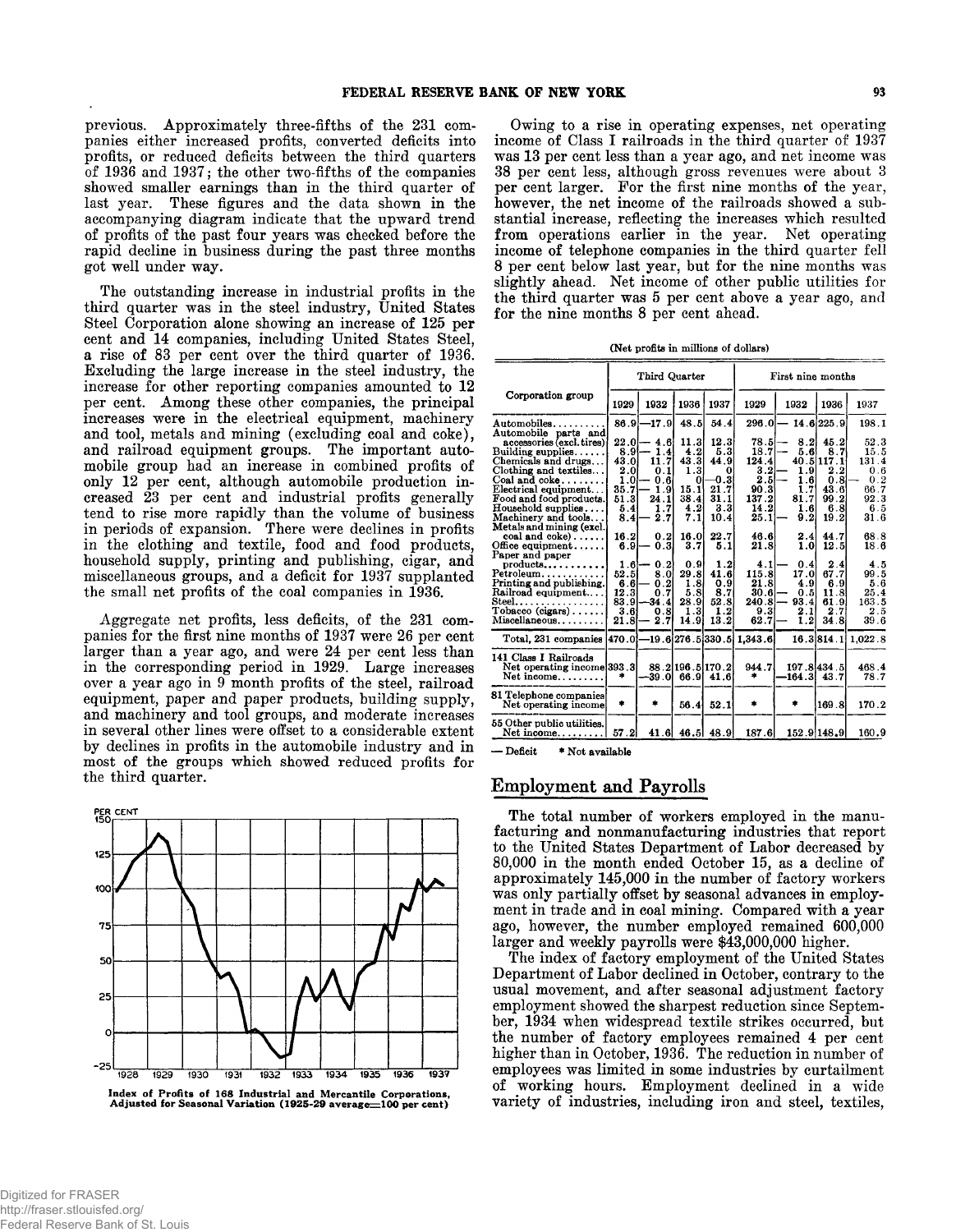shoes, and canning. In automobile plants, on the other hand, the number of men employed was substantially enlarged as volume production of new models began.

According to the indexes of the State Department of Labor, both employment and payrolls in New York State factories declined 2 per cent from the middle of September to the middle of October, and on a seasonally adjusted ba

A further decline in factory employment to the middle<br>of November was indicated by a special telegraphic sur-<br>vey by the National Industrial Conference Board cover-<br>ing more than 1,200 firms in 27 manufacturing industries.

# Production and Trade

The recession in business which was evident in September and October, continued during November. Steel output, as a result of a low level of new orders and closer adjustment of output to incoming business, fell further and third the rate prevailing at the spring peak. In the auto-<br>mobile industry, the deferring of volume output by a<br>major producer, a recurrence of labor difficulties in some<br>plants, and a rather general adoption of production



of a seasonal character, and department store trade in the Metropolitan area of New York showed nearly the usual increase during the first half of November.<br>Final data for October indicated further contraction

Final data for October indicated further contraction<br>in the volume of industrial production and in railway<br>freight shipments, but no pronounced movement other<br>than seasonal was shown in available retail trade statis-<br>ties.

# (Adjusted for seasonal variations, for year to year growth,<br>and where necessary for price changes)

|                                                                                                                                                                                                                                                                                                                                                                                     | 1936                                                                                     | 1937                                                                                      |                                                                                         |                                                                                               |
|-------------------------------------------------------------------------------------------------------------------------------------------------------------------------------------------------------------------------------------------------------------------------------------------------------------------------------------------------------------------------------------|------------------------------------------------------------------------------------------|-------------------------------------------------------------------------------------------|-----------------------------------------------------------------------------------------|-----------------------------------------------------------------------------------------------|
|                                                                                                                                                                                                                                                                                                                                                                                     | Oct.                                                                                     | Aug.                                                                                      | Sept.                                                                                   | Oct.                                                                                          |
| Industrial Production<br>Copper<br>Passenger cars $r_1, \ldots, r_k, \ldots, r_k, \ldots, r_k$<br>Motor trucks r<br>$Bituminous$ $coal.$<br>$Crude$ petroleum<br>Electric power<br>Cotton consumption<br>$\textbf{Wool}$ consumption<br>Shoes<br>Meat packing<br>Tobacco products<br>$\text{Cement.}\ldots, \ldots, \ldots, \ldots, \ldots, \ldots, \ldots$<br>Machine tool orders* | 107<br>95<br>84<br>68<br>88<br>88<br>94<br>104<br>101r<br>114r<br>101<br>93<br>71<br>127 | 115<br>125<br>140<br>129<br>86<br>100<br>99<br>108<br>106<br>105<br>77<br>93<br>58<br>165 | 103<br>110<br>145<br>124<br>92<br>98<br>96<br>102<br>84<br>90p<br>82<br>93<br>59<br>206 | 79<br>108<br>135<br>62<br><b>85p</b><br>98 v<br>94 v<br>88<br>56 p<br>87 p<br>86<br>95<br>143 |
| Employment<br>Employment, manufacturing, U.S<br>Employee hours, manufacturing, U.S                                                                                                                                                                                                                                                                                                  | 96<br>90                                                                                 | 104<br>95                                                                                 | 102<br>88                                                                               | 100p<br>87 v                                                                                  |
| Construction<br>Residential building contracts<br>Nonresidential building and engineering<br>$contracts \ldots \ldots \ldots \ldots \ldots \ldots \ldots \ldots$                                                                                                                                                                                                                    | 34<br>53                                                                                 | 33<br>68                                                                                  | 27<br>44                                                                                | 26<br>47                                                                                      |
| Primary Distribution<br>Car loadings, merchandise and misc<br>$Car$ loadings, other<br>$Exports. \ldots \ldots \ldots \ldots \ldots \ldots \ldots \ldots \ldots$                                                                                                                                                                                                                    | 74<br>80<br>70<br>86                                                                     | 74<br>83<br>91<br>95                                                                      | 74<br>85<br>86<br>88                                                                    | 71<br>80<br>83 p<br>82 p                                                                      |
| Distribution to Consumer<br>Department store sales, U.S<br>Department store sales, 2nd District<br>Other chain store sales<br>Mail order house sales<br>New passenger car registrations $r \dots$                                                                                                                                                                                   | 93<br>87<br>96<br>96<br>101<br>100                                                       | 89<br>80<br>91<br>91<br>86r<br>110                                                        | 89<br>82r<br>94 p<br>95r<br>93r<br>107                                                  | 88 p<br>82<br>94 v<br>94<br>93<br>117 p                                                       |
| <b>Money Payments</b><br>Bank debits, outside New York City<br>Bank debits, New York City<br>Velocity of demand deposits, outside<br>New York City<br>Velocity of demand deposits, New York                                                                                                                                                                                         | 67<br>41<br>68<br>46                                                                     | 64<br>33<br>70<br>44                                                                      | 66<br>37<br>69<br>45                                                                    | 66 p<br>41 v<br>70<br>47                                                                      |
| General price level $\dagger$<br>Cost of living $\dots$<br>Composite index of wages $\mathbf{r}$                                                                                                                                                                                                                                                                                    | 156<br>147<br>219                                                                        | 164<br>152<br>241                                                                         | 161<br>153<br>241                                                                       | $_{159p}$<br>153 o<br>242 p                                                                   |

p Preliminary, r Revised. \* Not adjusted for price changes.<br>† 1913 average = 100; not adjusted for trend.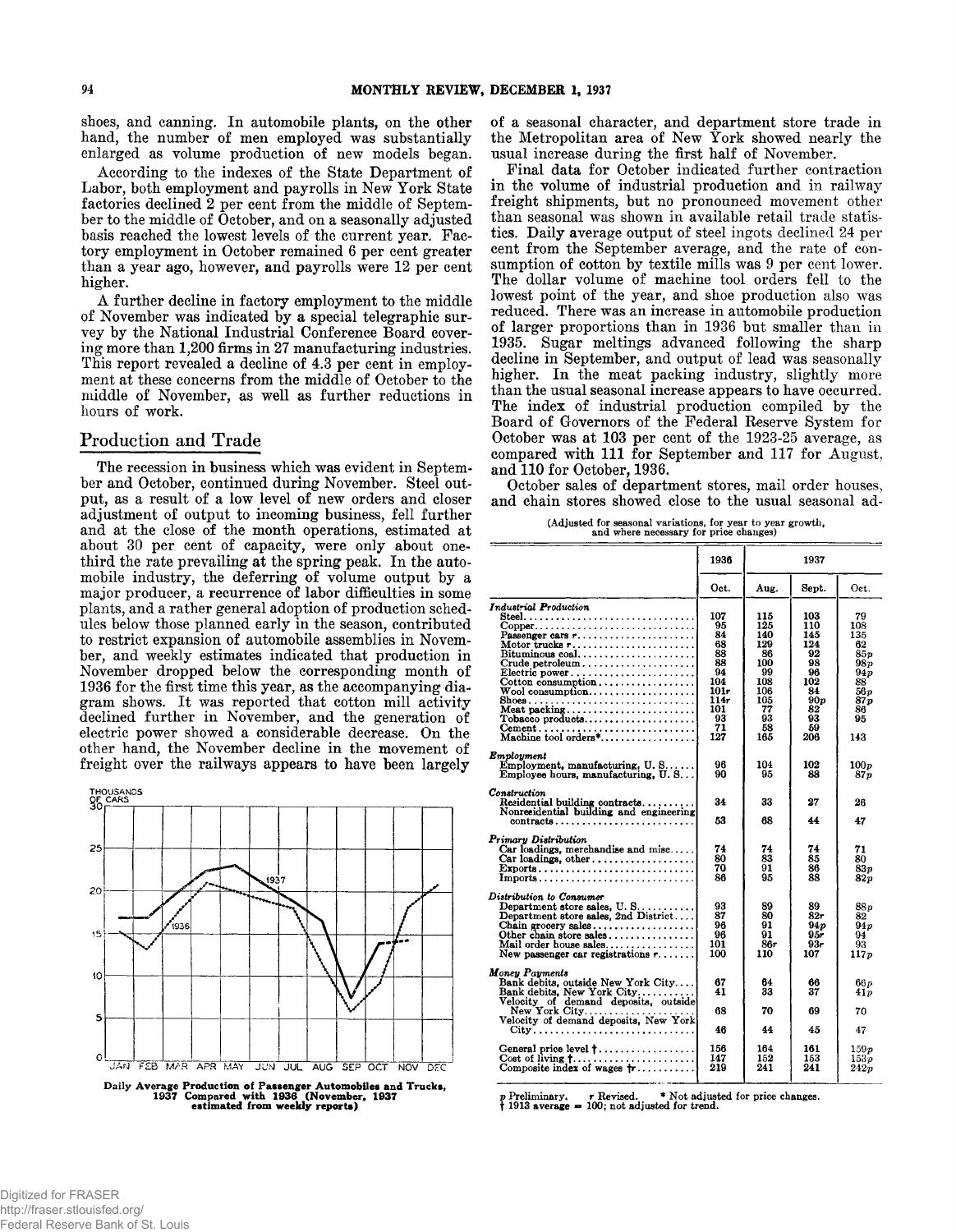

vances over September. Registrations of new passenger cars were estimated at 197,000 units, a decrease of 28,000 cars from the September figure, which is less than the<br>decline that occurred last year. The volume of check<br>transactions outside New York City was little changed<br>from the previous month, while in New York City some<br>advance

Recent developments in retail trade in the Second Federal Reserve District are indicated in the accompanying diagram which shows indexes of sales and stocks of department stores, both series adjusted for usual seasonal var

# **Building**

Total building and engineering contracts awarded in<br>the New York and Northern New Jersey area increased<br>34 per cent during October, following a sharp decline in<br>September. Heavy engineering projects registered an<br>advance o per contracts for all major types of construction were higher<br>than in the similar period of 1936, as is indicated in the<br>following table.<br>For the 37 States covered by the F. W. Dodge Corpora-

tion reports, October construction contracts were practically unchanged from the September level, and totaled approximately 7 per cent less than in October, 1936. Total contract awards in the first ten months of 1937 remai 1936.

Percentage Change in Average Daily Contracts

|                                                                                                          |                                            | $\left  \text{N,Y, and Northern N.J.} \right $             | 37 States                                           |                                                            |  |
|----------------------------------------------------------------------------------------------------------|--------------------------------------------|------------------------------------------------------------|-----------------------------------------------------|------------------------------------------------------------|--|
|                                                                                                          | Oct. 1937<br>compared<br>with<br>Oct. 1936 | Jan.-Oct.<br>1937<br>compared<br>with<br>Jan.-Oct.<br>1936 | Oct. 1937<br>compared<br>with<br>Oct. 1936          | Jan.-Oct.<br>1937<br>compared<br>with<br>Jan.-Oct.<br>1936 |  |
| Buildino<br>Residential<br>Commercial and factory<br>Public purpose $*, \ldots, \ldots,$<br>All building | $-29$<br>$rac{+}{24}$<br>$-23$             | $+15$<br>$+35$<br>$^{+11}_{+18}$                           | $\begin{array}{r} -15 \\ -2 \\ 0 \\ -8 \end{array}$ | $^{+20}_{+49}$<br>$-5$<br>$+20$                            |  |
| Engineering<br>Public works<br>Public utilities<br>All engineering                                       | $+234$<br>— 73<br>$+ 60$                   | $+4/52$<br>$+22$                                           | —10<br>$+14$<br>— 5                                 | $-20$<br>$+45$<br>— 6                                      |  |
| All construction                                                                                         | — 3                                        | $+19$                                                      | $-7$                                                | $+11$                                                      |  |

\* includes educational, hospital, public, religious and memorial, and social and<br>recreational building.

Data for the first three weeks of November indicate an increase of 5 per cent over the October rate of construction contracts in 37 States. Residential and nonresidential building contracts advanced contraseasonally and he reductions of 10 per cent in residential work and of 2 per cent in heavy engineering construction being largely offset by an increase of 10 per cent in nonresidential building.

# Commodity Prices

The downward movement in wholesale commodity prices, which has been in progress with only one sizable interruption since early last A pril, continued during most of November. Although a few individual commodities showed some recovery toward the end of the month, prices of many important products during the course of the month established new lows for the year, and in some cases for three or four years. Livestock prices sho

during November, and the average price of hogs on November 22 reached the lowest level since February, 1935. The cash quotation for the Number 1 grade of Northern wheat at Minneapolis on November 6 declined to \$1.043% a b close. The price of silk moved 16 cents lower to  $$1.57\frac{1}{2}$$ a pound during November, and losses occurred also in wool and crude rubber. On the other hand, the price of raw sugar rose somewhat during November. The spot price of cotton declined in the early days of November to the lowest level since A pril, 1933, but recovered subsequently, and showed only a small net loss for the month as a whole. In the metals group, a reduction of

the price of scrap steel at Pittsburgh to \$13.25, a level \$10.50 below the March high and the lowest since June,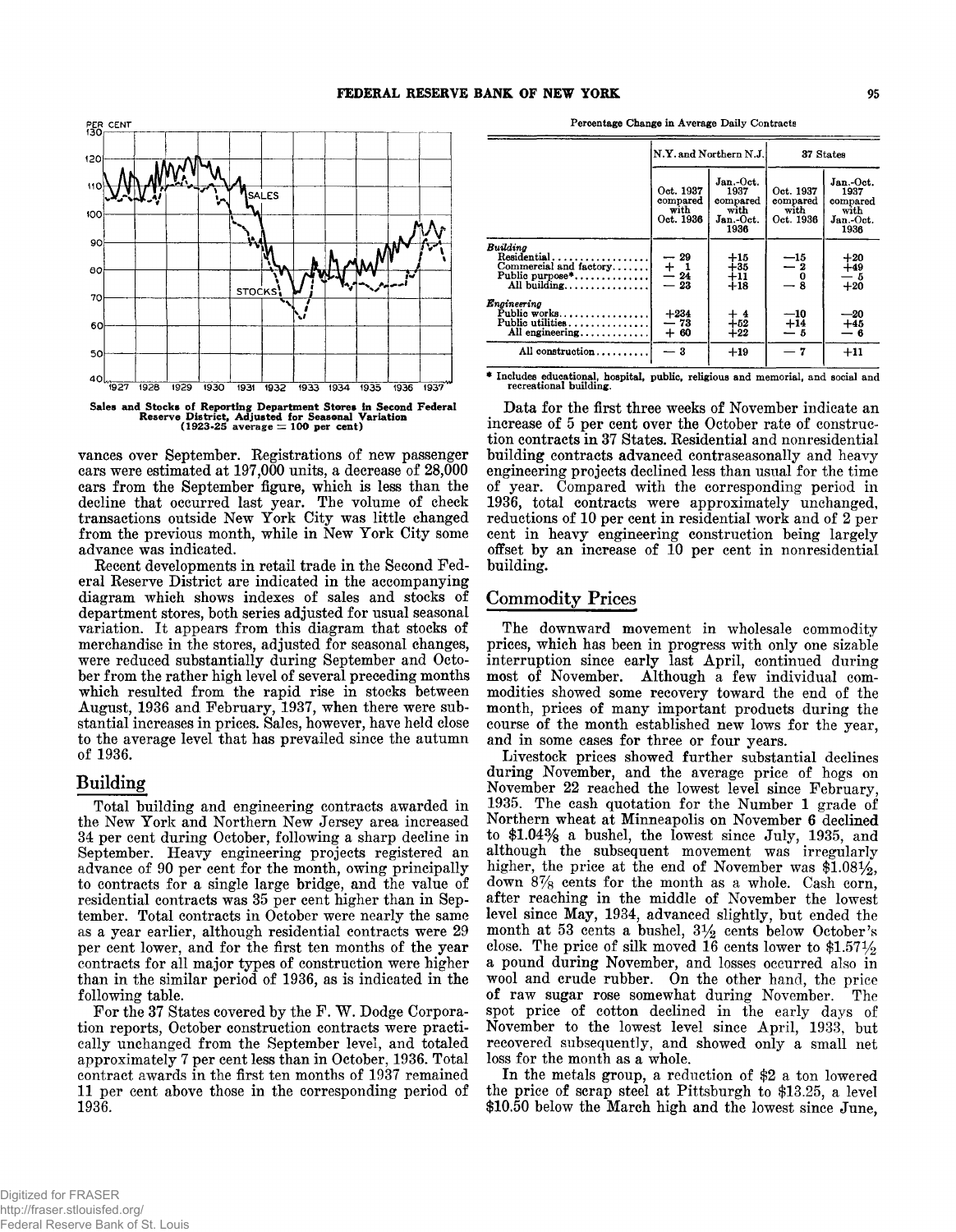

1936. Tin declined  $5\frac{1}{2}$  cents to  $42\frac{1}{2}$  cents a pound during November, lead receded  $\frac{1}{2}$  cent to 5 cents a pound, and zinc decreased  $\frac{1}{2}$  cent to  $5\frac{1}{4}$  cents a pound. In the domestic copper marke

#### Department Store Trade

Sales of the reporting department stores in the Metro-politan area of New York tended, as in other years, to rise during the first half of November, but were about 4 per cent below the relatively high level of sales in the

October sales of the reporting department stores in this district showed virtually all of the usual seasonal increase over September. As compared with a year ago, total sales were about  $1\frac{1}{2}$  per cent lower, but, aft ing for one less shopping day this year than last, there was an increase over a year ago of approximately  $21/2$ per cent in average daily sales. Total sales of the leading apparel stores in this district were 4.3 per cent below last year, and average daily sales about the same, following a small advance in September. Department stor

the end of October were 10 per cent higher than a year

PER CENT<br>
PER CENT<br> **PER CENT**<br> **PER CENT**<br> **PER CENT**<br> **PER CENT**<br> **PER CENT**<br> **PER CENT**<br> **PER CENT**<br> **PER CENT**<br> **PER CENT**<br> **PER CENT**<br> **PER CENT**<br> **PER CENT**<br> **PER CENT**<br> **PER CENT**<br> **PER CENT**<br> **PER CENT**<br> **PER CENT** October collections by the department stores and also the apparel stores were lower than last year.

|                                                                                                                                                                                                                                                           |                                                                                                                                                                                                          | Percentage<br>change<br>October, 1937<br>compared with<br>October, 1936                | Per cent of<br>accounts<br>outstanding<br>September 30<br>collected in<br>October |                                                           |
|-----------------------------------------------------------------------------------------------------------------------------------------------------------------------------------------------------------------------------------------------------------|----------------------------------------------------------------------------------------------------------------------------------------------------------------------------------------------------------|----------------------------------------------------------------------------------------|-----------------------------------------------------------------------------------|-----------------------------------------------------------|
| Locality                                                                                                                                                                                                                                                  | <b>Net</b><br>sales                                                                                                                                                                                      | Stock<br>on hand<br>end of<br>month                                                    | 1936                                                                              | 1937                                                      |
| Buffalo<br>Northern New Jersey<br>$\text{Bridgeport} \dots \dots \dots \dots \dots \dots \dots \dots \dots$<br>Elsewhere<br>Northern New York State<br>Southern New York State<br>Central New York State<br>Hudson River Valley District<br>Niagara Falls | 2.2<br>$\overline{\phantom{0}}$<br>$1, 2.0$<br>$+ 7.1$<br>∔<br>9.4<br>4.7<br>$+11.7$<br>$-0.2$<br>4.9<br>$\overline{\phantom{0}}$<br>$+ 9.3$<br>8.2<br>—<br>$\div$<br>2.2<br>$\div$<br>2.9<br>$+$<br>4.4 | $+10.7$<br>$+7.2$<br>$+7.8$<br>$+13.4$<br>$+10.9$<br>$+5.6$<br>$+4.4$<br>$\cdots$<br>. | 52.1<br>57.0<br>52.6<br>42.9<br>44.7<br>46.6<br>37.3<br>.<br>.<br>$\cdots$<br>.   | 51.4<br>44.1<br>53.0<br>44.3<br>44.9<br>43.9<br>41.2<br>. |
| All department stores                                                                                                                                                                                                                                     | $-1.6$                                                                                                                                                                                                   | $+10.2$                                                                                | 49.4                                                                              | 48.3                                                      |
| Apparel stores                                                                                                                                                                                                                                            | $-4.3$                                                                                                                                                                                                   | $+ 5.4$                                                                                | 48.8                                                                              | 47.9                                                      |
|                                                                                                                                                                                                                                                           |                                                                                                                                                                                                          |                                                                                        |                                                                                   |                                                           |

# Wholesale Trade

In October total sales of the reporting wholesale firms<br>averaged about  $6\frac{1}{2}$  per cent lower than last year, follow-<br>ing two months in which increases had been reported.<br>Sales of the shoe and paper concerns, and yarda the largest percentage since January, 1936. Sales of the grocery, men's clothing, cotton goods, and stationery firms were smaller than in October a year ago, following the year-to-year increases in September, and the Octob

|                                                                                                                         | Percentage<br>change<br>October, 1937<br>compared with<br>October, 1936                                          |                                                                                   | Per cent of<br>accounts<br>outstanding<br>September 30<br>collected in<br>October |                                                                           |
|-------------------------------------------------------------------------------------------------------------------------|------------------------------------------------------------------------------------------------------------------|-----------------------------------------------------------------------------------|-----------------------------------------------------------------------------------|---------------------------------------------------------------------------|
| Commodity                                                                                                               | Stock<br>Net<br>end of<br>sales<br>month                                                                         |                                                                                   | 1936                                                                              | 1937                                                                      |
| $\text{Cottom}$ goods<br>Rayon and silk goods<br>Drugs and drug sundries<br>Hardware<br>Stationery<br>Paper<br>Diamonds | $-2.9$<br>$-10.5$<br>$-6.2$<br>$-37.1*$<br>$-29.1$<br>$+2.21$<br>$-3.9$<br>$-5.6$<br>$-1.7$<br>$+23.8$<br>$-2.5$ | $+5.1$<br>.<br>.<br>$+13.2*$<br>$+15.61$<br>$+22.5$<br>.<br>.<br>$+7.1$<br>$-7.1$ | 93.1<br>43.6<br>42.8<br>59.2<br>40.8<br>.<br>48.0<br>51.9<br>66.8<br>18.7         | 94.4<br>40.9<br>38.7<br>51.4<br>36.6<br>.<br>43.0<br>52.5<br>49.6<br>16.6 |
|                                                                                                                         | $-6.6$                                                                                                           | .                                                                                 | 59.5                                                                              | 56.7                                                                      |

\* Quantity figures reported by the National Federation of Textiles, Incorporated, not included in weighted average for total wholesale trade. *%* Reported by Department of Commerce.